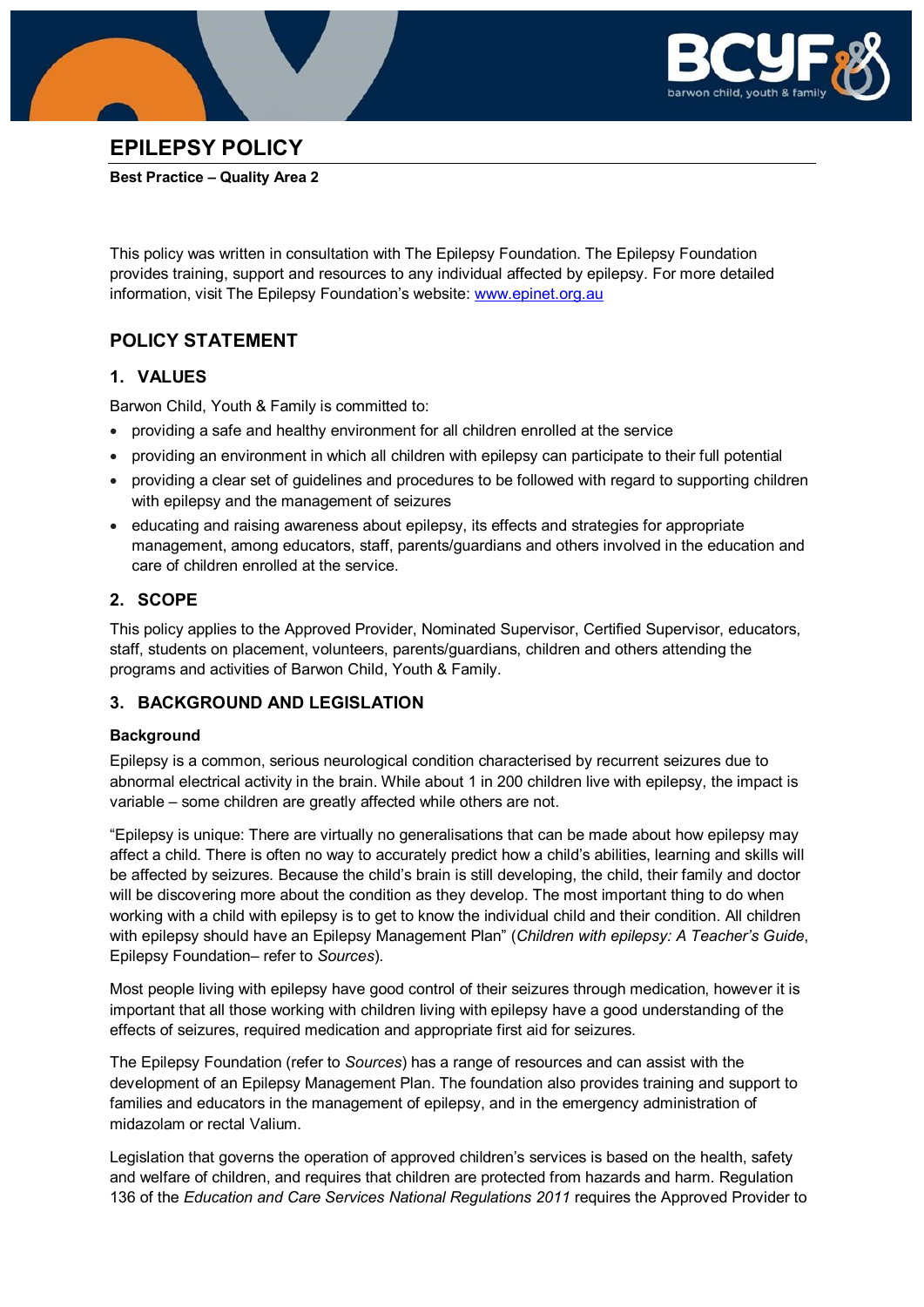ensure that there is at least one educator on duty at all times who has a current approved first aid qualification. As a demonstration of duty of care and best practice, ELAA recommends **all educators** have current approved first aid qualifications.

#### **Legislation and standards**

Relevant legislation and standards include but are not limited to:

- *Education and Care Services National Law Act 2010*: Sections 167, 169, 174
- *Education and Care Services National Regulations 2011*: Regulations 79, 85, 86, 87, 90, 91, 92, 93, 95, 98, 101, 136, 137
- *Health Records Act 2001* (Vic)
- *National Quality Standard*, Quality Area 2: Children's Health and Safety
	- − Standard 2.1: Each child's health is promoted
		- − Element 2.1.1: Each child's health needs are supported
	- − Standard 2.3: Each child is protected
		- − Element 2.3.3: Plans to effectively manage incidents and emergencies are developed in consultation with relevant authorities, practised and implemented
- *Privacy and Data Protection Act 2014* (Vic)
- *Privacy Act 1988* (Cth)
- *Public Health and Wellbeing Act 2008* (Vic)
- *Public Health and Wellbeing Regulations 2009* (Vic).

## **4. DEFINITIONS**

The terms defined in this section relate specifically to this policy. For commonly used terms e.g. Approved Provider, Nominated Supervisor, Regulatory Authority etc. refer to the *General Definitions* section of this manual.

**Absence seizure:** Occurring mostly in children, this consists of brief periods of loss of awareness, most often for less than 10 seconds. Some children can experience these types of seizures multiple times during the day which may compromise learning. Absence seizures can be mistaken for day-dreaming. They are no longer called 'petit mals'.

**AEDs:** Antiepileptic drugs used for the treatment of many epilepsy syndromes. AEDs do not cure epilepsy but most seizures can be prevented by taking medication regularly one or more times a day. For many people, medication makes it possible to live a normal, active life, free of seizures. Others may continue to have seizures, but less frequently.

**Approved First Aid Qualifications:** First aid qualifications that meet the requirements of Regulation 136(1) and have been approved by the National Authority.

**Duty of care:** A common law concept that refers to the responsibilities of organisations to provide people with an adequate level of protection against harm and all reasonable foreseeable risk of injury.

**Emergency epilepsy medication:** Medication that has been prescribed for the treatment of prolonged seizures or a cluster of seizures. The most common type of emergency medication prescribed is buccal or nasal midazolam. Rectal Valium has been used in the past, but is not often prescribed for use as an emergency epilepsy medication. Medication information is included in a child's Emergency Medication Management Plan, and this must be kept up to date. Only staff who have received child-specific training in the emergency administration of midazolam can administer this medication.

**Emergency Medication Management Plan (EMMP):** Completed by the prescribing doctor in consultation with the individual and/or their family/carer. This medication plan must be attached to the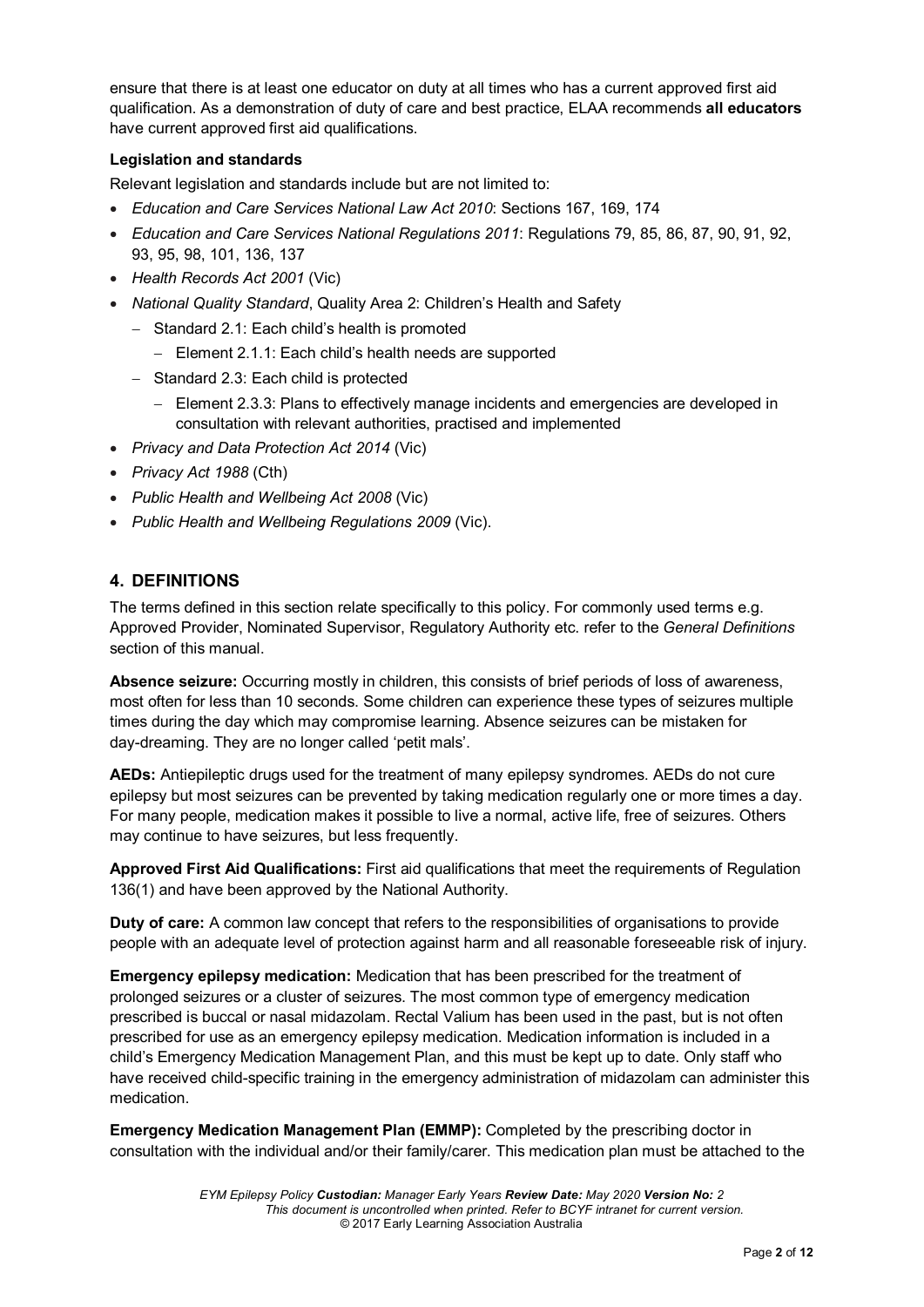individual's Epilepsy Management Plan which has been signed by the child's treating doctor. The preferred template to be used by the prescribing doctor can be found at: [www.epinet.org.au](http://www.epinet.org.au/)

**Epilepsy:** Recurrent seizures (abnormal burst of electrical activity in the brain that scrambles messages) that are unprovoked.

**Epilepsy Management Plan (EMP):** Designed to help people recognise when seizures are occurring, and gives clear directions about appropriate first aid. The plan is developed by the person who has the most knowledge and experience of the individual's epilepsy and seizures, and should be less than 12 months old. The management of epilepsy requires a team approach and the plan should be reviewed and signed by the individual's treating doctor. An Epilepsy Management Plan and Support Package has been designed by The Epilepsy Foundation[: www.epinet.org.au](http://www.epinet.org.au/)

**Focal (previously called simple or complex partial) seizures:** Focal seizures (previously called partial seizures) start in one part of the brain and affect the area of the body controlled by that part of the brain. The symptoms experienced will depend on the function that the focal point controls (or is associated with). Focal seizures may or may not cause an alteration of awareness. Symptoms are highly variable and may include lip smacking, wandering behaviour, fiddling with clothes and feeling sick, 'edgy' or strange.

Focal seizures where a person has full awareness were previously called simple partial seizures. Focal seizures where a person has an altered sense of awareness were previously called complex partial seizures. Focal seizures can progress into a generalised seizure.

**Generalised seizure:** Both sides of the brain are involved and the person will lose consciousness. A Tonic Clonic seizure is one type of generalised seizure.

**Ketogenic diet:** A high fat, low carbohydrate, restricted-calorie diet that may be prescribed as additional therapy. This is an effective therapy for some children, although its mechanisms are not well understood. When introducing this diet, a child is usually hospitalised, as such radical dietary changes have the potential to cause serious problems for the child. Once the child is stabilised on a ketogenic diet, they can return home, with the diet managed by the parents/guardians or carers.

**Medication record:** Contains details for each child to whom medication is to be administered by the service. This includes the child's name, signed authorisation to administer medication and a record of the medication administered, including time, date, dosage, manner of administration, name and signature of person administering the medication and of the person checking the medication, if required (Regulation 92). A sample medication record is available on the ACECQA website.

**Midazolam:** Also known as Hypnovel, midazolam belongs to a group of pharmaceuticals called benzodiazepines. Its main purpose is as a sedative or hypnotic, and it is used for medical and surgical procedures. In epilepsy, midazolam is used for emergency management of seizures, as it has the ability to stop the seizures quickly. Once absorbed into the blood, midazolam travels to the brain, attaching to brain receptors that control electrical impulses that are firing at an unusually rapid rate. Midazolam also works by relaxing muscles, which is particularly beneficial in many types of seizures. The effect of midazolam should occur rapidly.

Not all individuals living with epilepsy require emergency medication, but for a small group of people whose seizures are difficult to control, or for people who are isolated from emergency care, midazolam is an excellent medication. It is most commonly administered bucally or nasally.

Midazolam is fast-acting and can be easily administered by family and carers in a variety of settings. Only staff specifically trained to the requirements of a child's Emergency Medication Management Plan can administer midazolam.

**Midazolam kit:** An insulated container with an unused, in-date midazolam ampoule/s, a copy of the child's Emergency Medication Management Plan and Epilepsy Management Plan (which includes a picture of the child), and telephone contact details for the child's parents/guardians, doctor/medical personnel and the person to be notified in the event of a seizure requiring administration of midazolam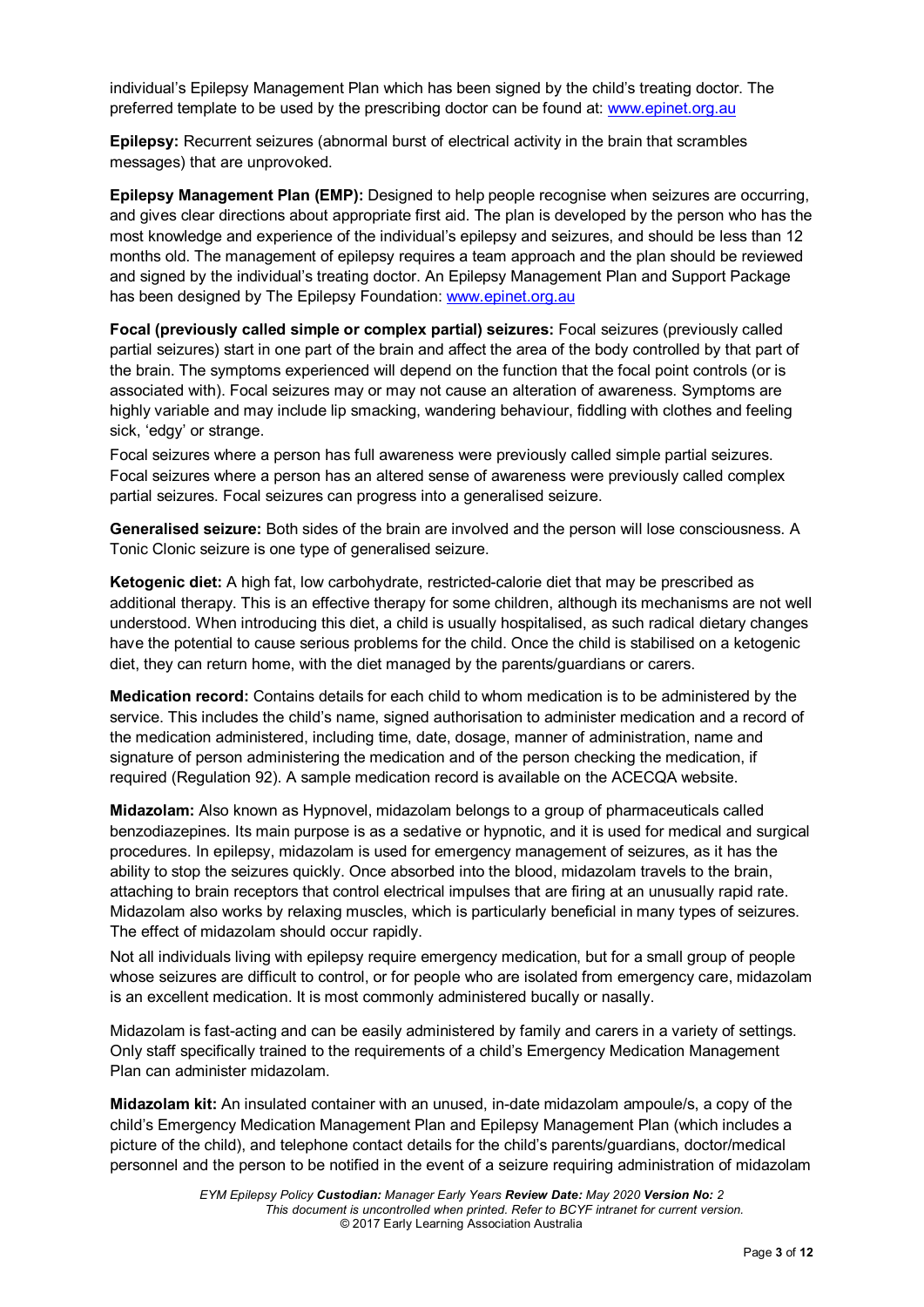if parents/guardians cannot be contacted. Midazolam must be stored away from light (cover with aluminium foil) and in temperatures of less than 25ºC. EFV Administration flyer – e.g. buccal, gloves, tissues, pen and paper, +/- stopwatch.

**Seizure record:** An accurate record of seizure activity, which is important for identifying any seizure patterns and changes in response to treatment.

**Seizure triggers:** Seizures may occur for no apparent reason, but common triggers include: forgetting to take medication, lack of sleep, other illness, heat, stress/boredom, missing meals and dehydration. Flashing or flickering lights can trigger seizures in about 5% of people living with epilepsy.

**Staff record:** Must be kept by the service and include details of the Nominated Supervisor, the Educational Leader, other staff members, volunteers and the Responsible Person. The record must include information about qualifications, training and details of the *Working with Children* Check (Regulations 146–149). A sample staff record is available on the ACECQA website: [www.acecqa.gov.au](http://www.acecqa.gov.au/)

**Tonic Clonic seizure:** A convulsive seizure with loss of consciousness, muscle stiffening, falling, followed by jerking movements. These types of seizures are no longer called 'grand mals'.

### **5. SOURCES AND RELATED POLICIES**

#### **Sources**

- The Epilepsy Foundation: [www.epinet.org.au](http://www.epinet.org.au/) or phone (03) 9805 9111 or 1300 852 853
- Australian Children's Education and Care Quality Authority (ACECQA): [www.acecqa.gov.au](http://www.acecqa.gov.au/)
- *Guide to the Education and Care Services National Law and the Education and Care Services National Regulations 2011*, ACECQA
- *Epilepsy Smart Schools initiative and resources: [www.epilepsysmartschools.org.au](http://www.epilepsysmartschools.org.au/)*

#### **Service policies**

- *Administration of First Aid Policy*
- *Administration of Medication Policy*
- *Dealing with Medical Conditions Policy*
- *Emergency and Evacuation Policy*
- *Excursions and Service Events Policy*
- *Incident, Injury, Trauma and Illness Policy*
- *Inclusion and Equity Policy*
- *Privacy and Confidentiality Policy*
- *Staffing Policy.*

## **PROCEDURES**

#### **The Approved Provider is responsible for:**

- providing all staff with a copy of the service's *Epilepsy Policy* and ensuring that they are aware of all enrolled children living with epilepsy
- ensuring that all staff have current CPR training and are aware of seizure first aid procedures (refer to Attachment 1) when a child with epilepsy is enrolled at the service
- ensuring that all staff attend training conducted by The Epilepsy Foundation on the management of epilepsy and, where appropriate, emergency management of seizures using emergency epileptic medication, when a child with epilepsy is enrolled at the service
- providing parents/guardians of children with epilepsy with a copy of the service's *Epilepsy Policy* (Regulation 91) and *Administration of Medication Policy*, upon enrolment/diagnosis of their child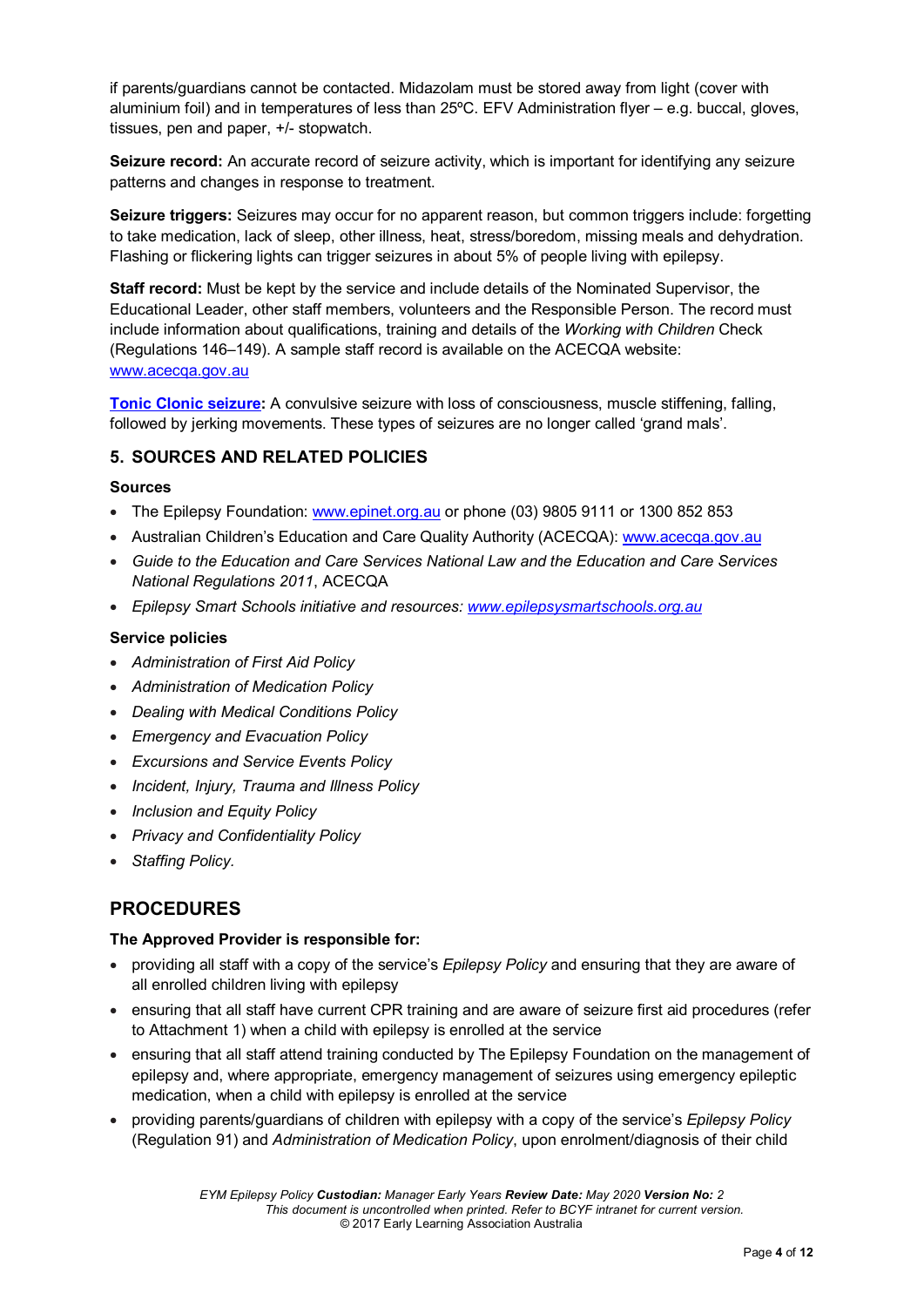- ensuring that all children with epilepsy have an Epilepsy Management Plan, seizure record and, where relevant, an Emergency Medical Management Plan, filed with their enrolment record. Records must be no more than 12 months old
- ensuring a medication record is kept for each child to who medication is to be administered by the service (Regulation 92)
- facilitating communication between management, educators, staff and parents/guardians regarding the service's *Epilepsy Policy*
- ensuring that children with epilepsy are not discriminated against in any way
- ensuring that children living with epilepsy can participate in all activities safely and to their full potential
- immediately communicating any concerns with parents/guardians regarding the management of children with epilepsy at the service
- ensuring that medication is administered in accordance with the *Administration of Medication Policy*
- following appropriate reporting procedures set out in the *Incident, Injury, Trauma and Illness Policy* in the event that a child is ill, or is involved in a medical emergency or an incident at the service that results in injury or trauma.

### **The Nominated Supervisor is responsible for:**

- ensuring that all educators' first aid qualifications, including CPR training, are current, meet the requirements of the National Law (Section 169(4)) and National Regulations (Regulation 137), and are approved by ACECQA
- ensuring that only staff who have received child-specific training in the administration of emergency medications are permitted to administer that medication
- ensuring that medication is administered in accordance with the *Administration of Medication Policy*
- compiling a list of children with epilepsy and placing it in a secure, but readily accessible, location known to all staff. This should include the Epilepsy Management Plan, seizure record and Emergency Medical Management Plan for each child with epilepsy
- ensuring that induction procedures for casual and relief staff include information about children attending the service who have been diagnosed with epilepsy, and the location of their medication and management plans
- organising epilepsy management information sessions for parents/guardians of children enrolled at the service, where appropriate
- ensuring programmed activities and experiences take into consideration the individual needs of all children, including any children with epilepsy.

#### **Certified Supervisor/s and other educators are responsible for:**

- ensuring that they are aware of the service's *Epilepsy Policy* and seizure first aid procedures (refer to Attachment 1)
- ensuring that they can identify children displaying the symptoms of a seizure, and locate their personal medication and Epilepsy Management Plan
- maintaining current approved first aid qualifications (refer to *Definitions*)
- identifying and, where possible, minimising possible seizure triggers (refer to *Definitions*) as outlined in the child's Epilepsy Management Plan
- taking all personal Epilepsy Management Plans, seizure records, medication records, Emergency Medication Plans and any prescribed medication on excursions and to other offsite events
- administering prescribed medication in accordance with the service's *Administration of Medication Policy*
- ensuring that emergency medication is stored correctly and that it remains within its expiration date
- developing a risk minimisation plan for every child with epilepsy, in consultation with parents/guardians/The Epilepsy Foundation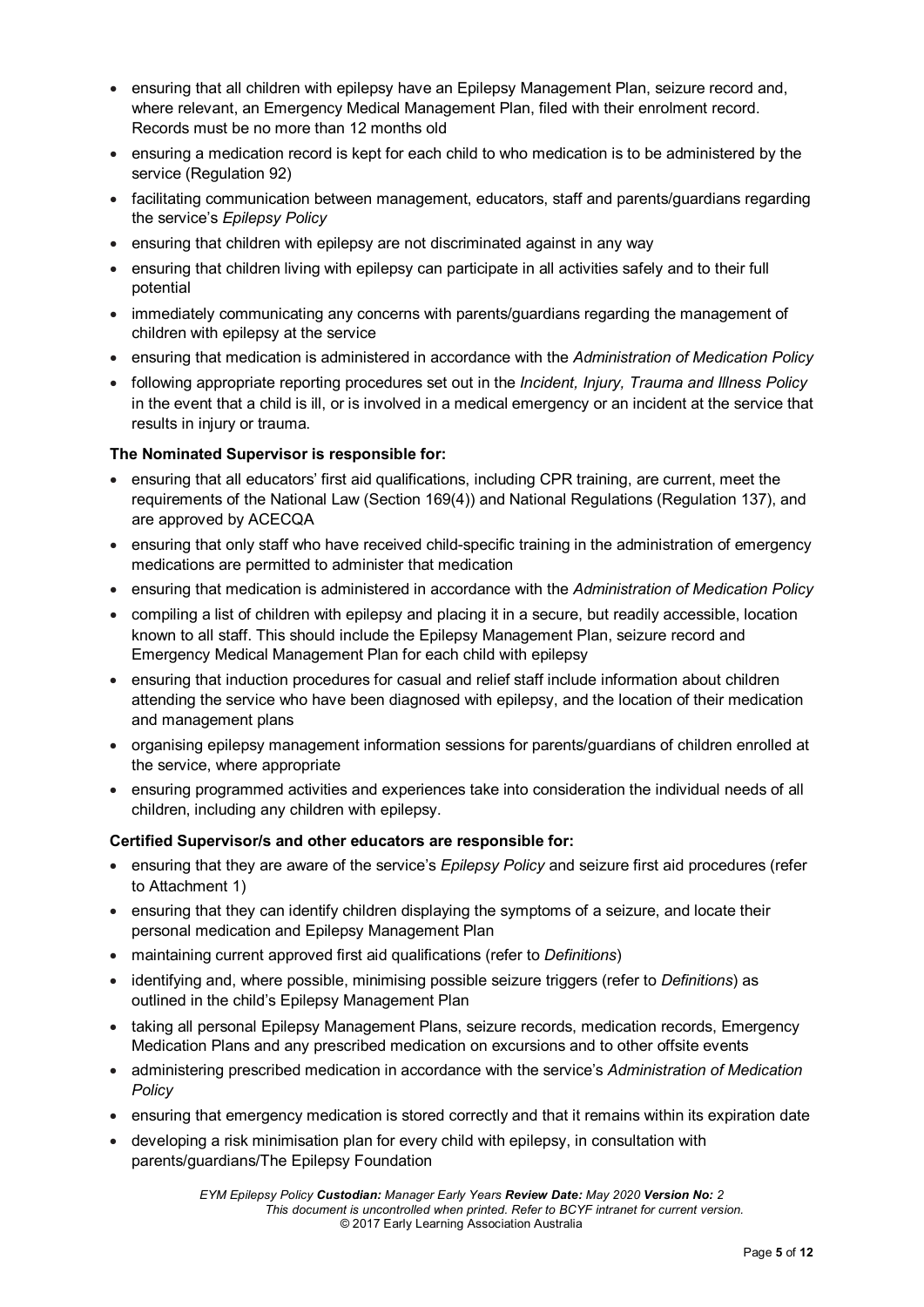- being aware of, and sensitive to, possible side effects and behavioural changes following a seizure or changes to the child's medication regime
- assisting parents/guardians to complete the enrolment form and medication record for their child
- consulting with the parents/guardians of children with epilepsy in relation to the health and safety of their child, and the supervised management of the child's epilepsy
- communicating any concerns to parents/guardians if a child's epilepsy is limiting his/her ability to participate fully in all activities
- ensuring that children with epilepsy are not discriminated against in any way
- ensuring that children with epilepsy can participate in all activities safely and to their full potential.

#### **Parents/guardians are responsible for:**

- reading the service's *Epilepsy Policy*
- informing staff, either on enrolment or on initial diagnosis, that their child has epilepsy
- providing a copy of their child's Epilepsy Management Plan (including an Emergency Medication Management Plan where relevant) to the service. This plan should be reviewed and updated at least annually
- ensuring the medication record (refer to *Definitions*) is completed in accordance with the *Administration of Medication Policy* of the service
- working with staff to develop a risk minimisation plan for their child
- where emergency medication has been prescribed, providing an adequate supply of emergency medication for their child at all times
- notifying staff, in writing, of any changes to the information on the Epilepsy Management Plan, enrolment form or medication record
- communicating regularly with educators/staff in relation to the ongoing health and wellbeing of their child, and the management of their child's epilepsy
- encouraging their child to learn about their epilepsy, and to communicate with service staff if they are unwell or experiencing symptoms of a potential seizure.

### **Volunteers and students, while at the service, are responsible for following this policy and its procedures**

# **EVALUATION**

In order to assess whether the values and purposes of the policy have been achieved, the Approved Provider will:

- regularly seek feedback from everyone affected by the policy regarding its effectiveness
- monitor the implementation, compliance, complaints and incidents in relation to this policy
- keep the policy up to date with current legislation, research, policy and best practice
- revise the policy and procedures as part of the service's policy review cycle, or as required
- notify parents/guardians at least 14 days before making any changes to this policy or its procedures.

# **ATTACHMENTS**

- Attachment 1: Seizure first aid
- Attachment 2: Enrolment checklist for children prescribed midazolam
- Attachment 3: Sample risk minimisation plan for children prescribed midazolam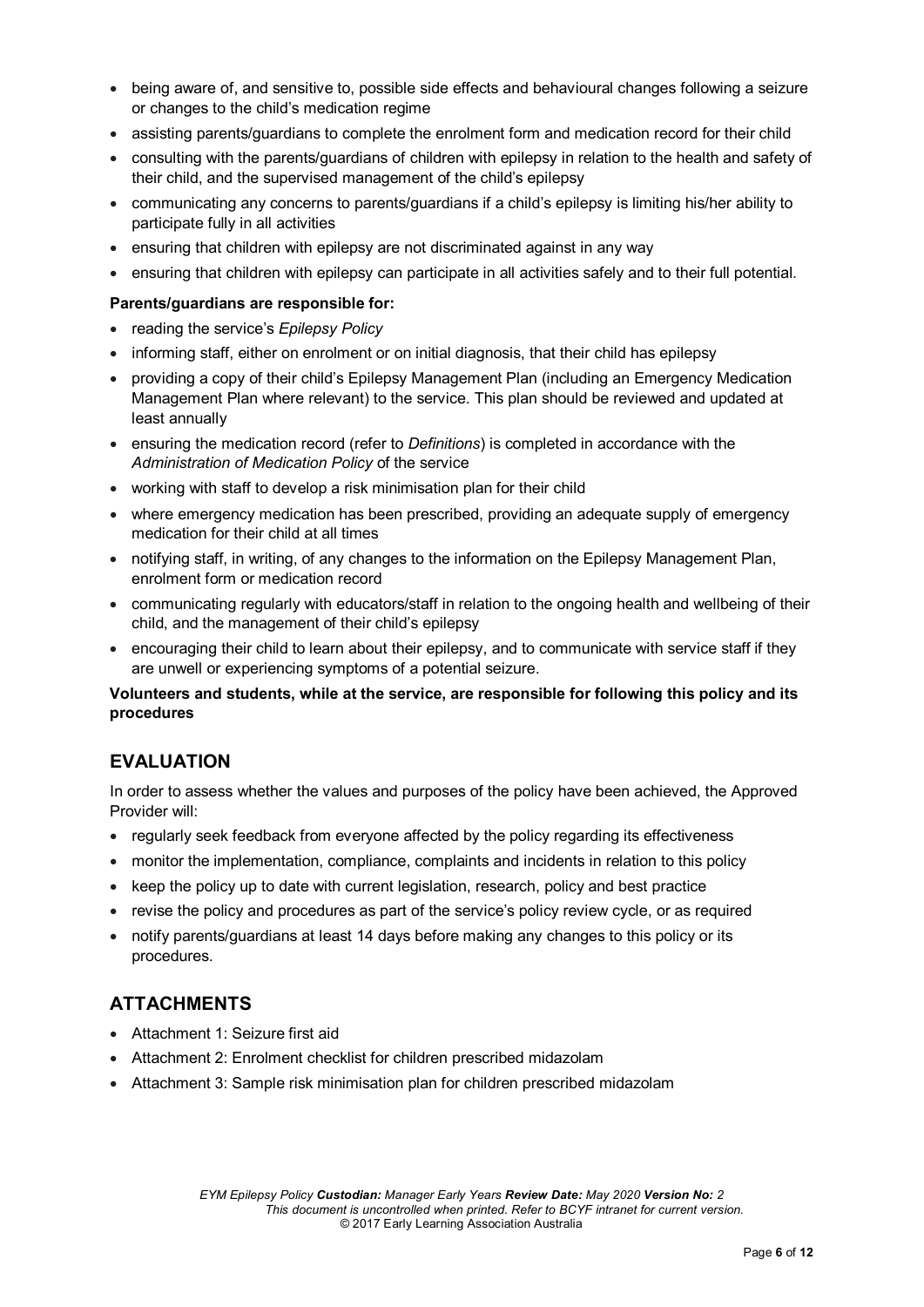## **ACKNOWLEDGEMENT**

Early Learning Association Australia (ELAA) acknowledges the contribution of The Epilepsy Foundation in developing this policy. If your service is considering changing any part of this model policy, please contact The Epilepsy Foundation to discuss your proposed changes (refer to *Sources*).

# **AUTHORISATION/DOCUMENT HISTORY**

This policy was initially adopted by the Approved Provider of Glastonbury Community Services (now Barwon, Child Youth & Family) education and care services on 7 October 2013.

| <b>Version</b><br><b>Number</b> | <b>Approval Date</b>                      | <b>Approved By</b>                       | <b>Brief Description</b>                                                      |  |  |
|---------------------------------|-------------------------------------------|------------------------------------------|-------------------------------------------------------------------------------|--|--|
| V1                              | April 2016                                | Executive<br>Director Client<br>Services | Glastonbury Community Services policy reviewed and<br>reformatted under BCYF. |  |  |
| V2                              | May 2018                                  | Executive<br>Director Client<br>Services | Policy reviewed against the National Quality Framework                        |  |  |
| <b>Author</b>                   | Manager Early Years                       |                                          |                                                                               |  |  |
| <b>Reviewer</b>                 | <b>Executive Director Client Services</b> |                                          |                                                                               |  |  |

# **REVIEW DATE: MAY 2020**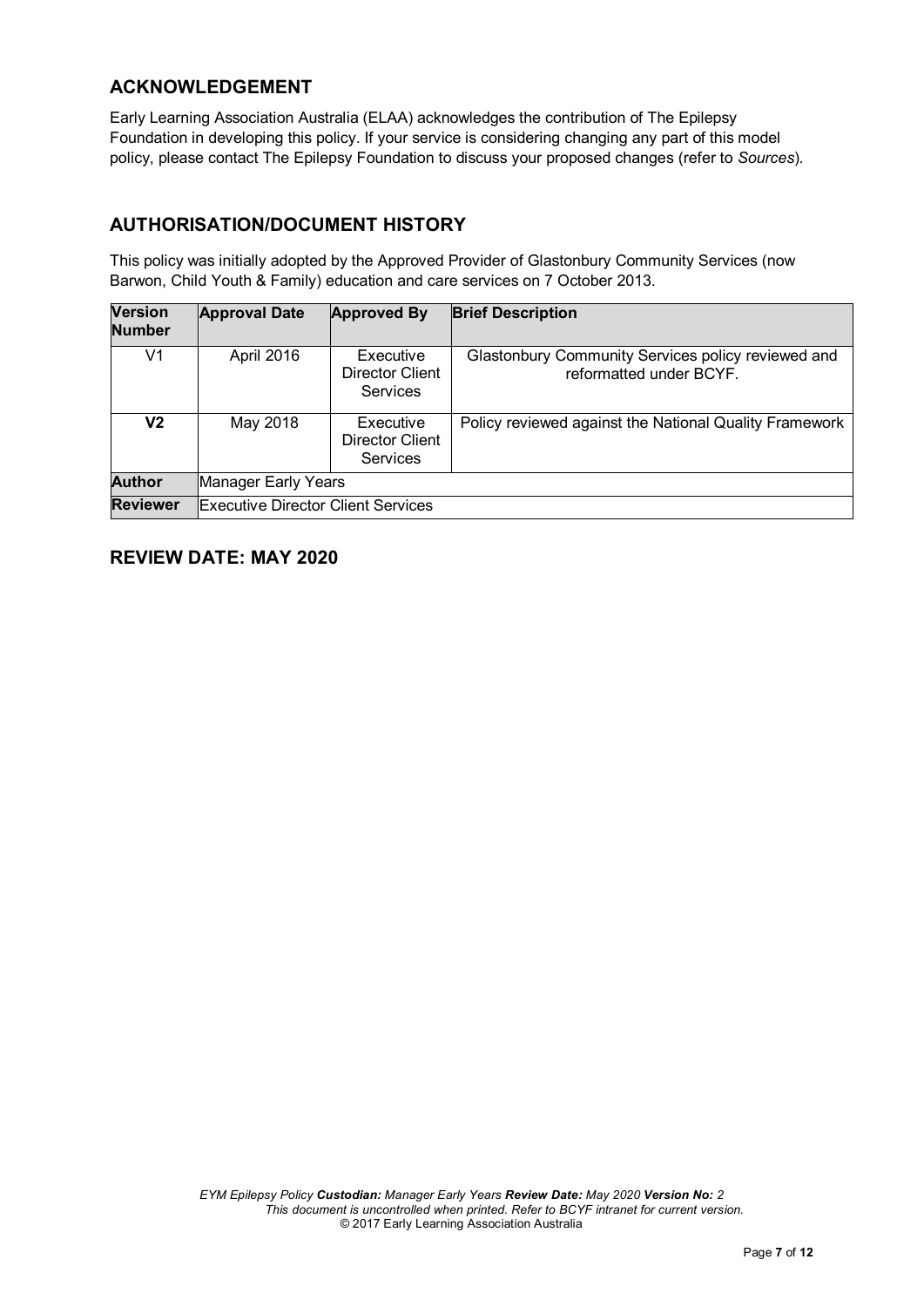# **ATTACHMENT 1 Seizure first aid**

### **Tonic Clonic seizure**

A convulsive seizure with loss of consciousness, muscle stiffening, falling, followed by jerking movements.

- Note the time the seizure started and time until it ends.
- Protect the head use a pillow or cushion, if available.
- Remove any hard objects that could cause injury.
- **Do not** attempt to restrain the person, stop the jerking or put anything in their mouth.
- As soon as possible, roll the person onto their side you may need to wait until the seizure movements have ceased.
- Talk to the person to make sure they have regained full consciousness.
- Stay with and reassure the person until they have recovered.

### **Absence seizure**

Occurring mostly in children, this consists of brief periods of loss of awareness. Can be mistaken for day-dreaming.

- Timing can be difficult count how many happen daily.
- Reassure the person and repeat any information that may have been missed during the seizure.

### **Focal seizure**

A non-convulsive seizure with outward signs of confusion, unresponsiveness or inappropriate behaviour. Can be mistaken for alcohol or drug intoxication.

- Note the time the seizure started and time until it ends.
- Avoid restraining the person and guide safely around objects.
- Talk to the person to make sure they have regained full consciousness.
- Stay with and reassure the person until they have recovered.

### **Call an ambulance**

Call an ambulance:

- for any seizure if you don't know the person or if there is no Epilepsy Management Plan
- if the seizure continues for more than five minutes
- if the seizure stops but the person does not regain consciousness within five minutes, or another seizure begins
- when a serious injury has occurred, if a seizure occurs in water, or if you believe a woman who is having a seizure is pregnant.

#### **Emergency services:** 000

**Epilepsy Help Line:** 1300 852 853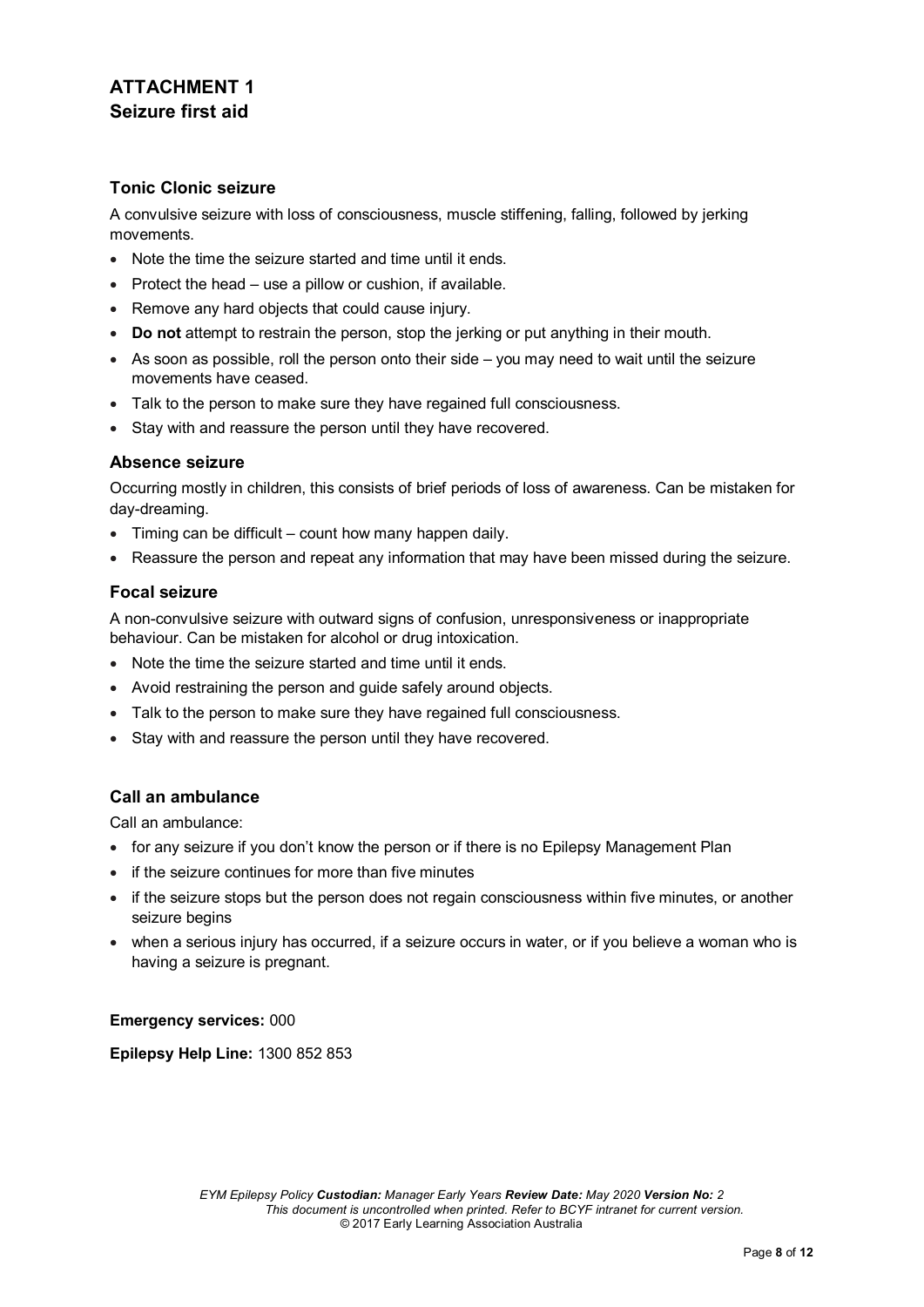# **ATTACHMENT 2 Enrolment checklist for children prescribed midazolam**

- $\Box$  A risk minimisation plan is completed in consultation with parents/guardians prior to the attendance of the child at the service, and is implemented, including following procedures to address the particular needs of each child prescribed midazolam.
- $\Box$  Parents/guardians of a child prescribed midazolam have been provided with a copy of the service's *Epilepsy Policy* and *Dealing with Medical Conditions Policy.*
- The Emergency Medication Management Plan (EMMP) and Epilepsy Management Plan (EMP) of the child is completed and signed by the child's registered medical practitioner and is accessible to all staff (sample documents can be accessed at: [www.epinet.org.au\)](http://www.epinet.org.au/).
- A copy of the child's EMMP is included in the child's midazolam kit (refer to *Definitions*).
- The midazolam kit (within a visible expiry date) is available for use at all times the child is being educated and cared for by the service, and includes a picture of the child.
- $\Box$  Midazolam is stored in an insulated container (midazolam kit), in a location easily accessible to adults but inaccessible to children, and away from light (cover with aluminium foil) and direct sources of heat.
- $\Box$  All staff who are trained in the administration of midazolam for a particular child, are aware of the location of each midazolam kit and the location of each child's EMMP.
- $\Box$  Staff have undertaken The Epilepsy Foundation's training, which includes strategies for epilepsy management, risk minimisation, recognition of seizures and emergency first aid treatment. Details regarding attendance at this training are to be recorded on the staff record (refer to *Definitions*).
- $\Box$  Staff have undertaken practise with a mock midazolam ampoule at some time in the last 12 months. Details regarding participation in practice sessions are to be recorded on the staff record (refer to *Definitions*).
- $\Box$  A procedure for first aid treatment for seizures is in place and all staff understand requirements (refer to Attachment 1).
- $\Box$  Contact details of all parents/guardians and authorised nominees are current and accessible.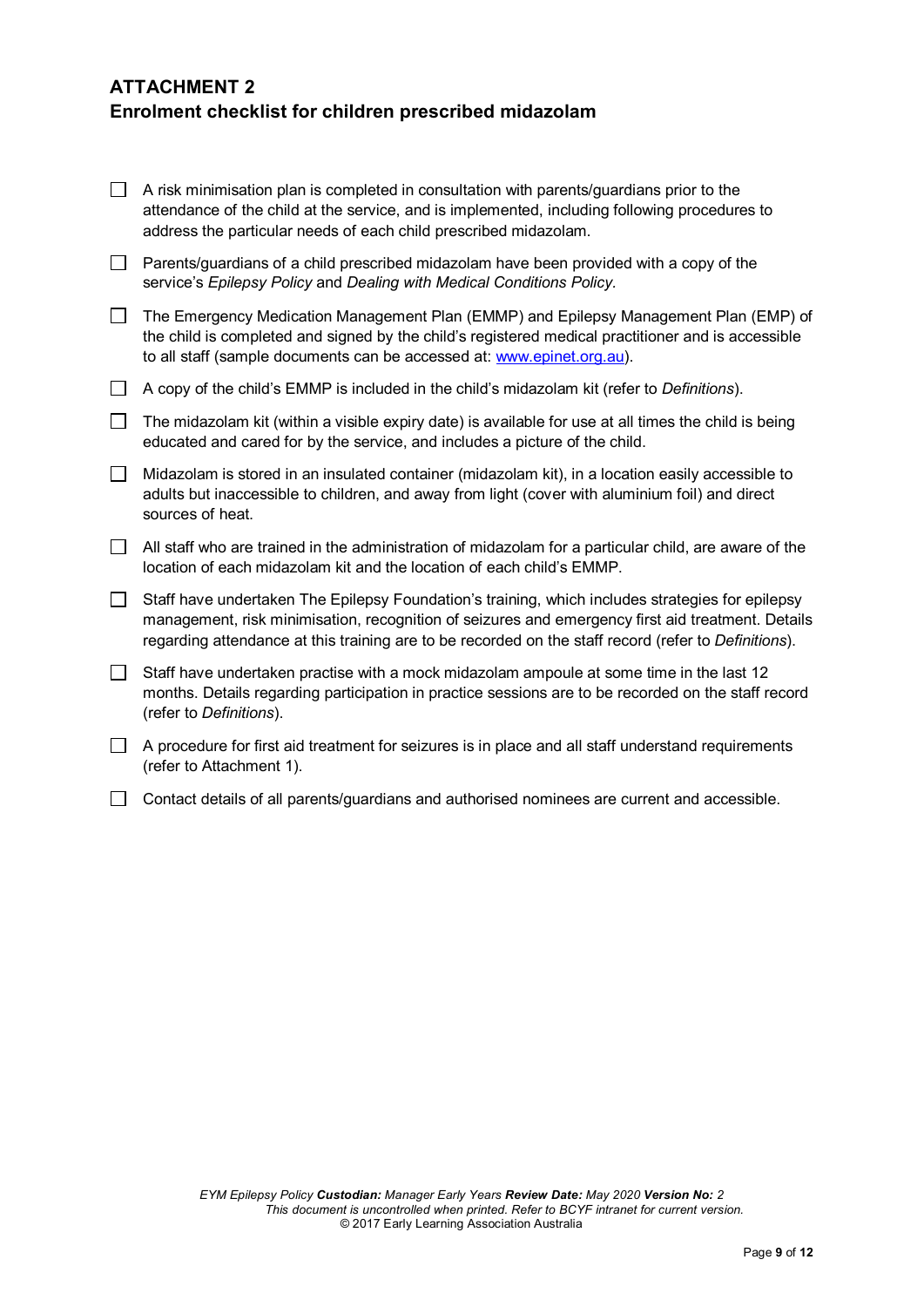# **ATTACHMENT 3 Sample risk minimisation plan for children prescribed midazolam**

The following information is not a comprehensive list, but contains some suggestions to consider when developing/reviewing your service's risk minimisation plan template in consultation with parents/guardians.

| How well has the service planned for meeting the needs of children with epilepsy, and those<br>children who are prescribed emergency midazolam? |                                                                                                                                                                                                                                                                                                                                        |  |  |  |  |
|-------------------------------------------------------------------------------------------------------------------------------------------------|----------------------------------------------------------------------------------------------------------------------------------------------------------------------------------------------------------------------------------------------------------------------------------------------------------------------------------------|--|--|--|--|
| Who are the children?                                                                                                                           | List the name and room location of each child diagnosed<br>with epilepsy and ensure appropriate privacy is maintained<br>in identifying these names to non-staff.                                                                                                                                                                      |  |  |  |  |
| What are their seizure triggers?                                                                                                                | What are the seizure triggers for the children?<br>List strategies that will minimise these triggers occurring<br>$\Box$<br>(e.g. flickering lights, blowing into wind chimes<br>(hyperventilating), sudden noise, becoming<br>over-excited etc.).                                                                                     |  |  |  |  |
| Do staff know what the child's<br>seizures look like and how to<br>support the child?                                                           | List the strategies for ensuring that all staff, including<br>$\perp$<br>casual and relief staff, recognise what the child's seizures<br>look like and what support the child may need.<br>If the child is prescribed midazolam for emergency use,<br>$\perp$<br>ensure that trained staff know where the midazolam kit<br>is located. |  |  |  |  |
| Do staff know what constitutes an<br>emergency and do they know<br>what to do?                                                                  | All staff have read and understood the child's Epilepsy<br>$\perp$<br>Management Plan (EMP), and know:<br>what constitutes an emergency and when to call an<br>ambulance<br>how to provide support to the child during and after<br>a seizure.                                                                                         |  |  |  |  |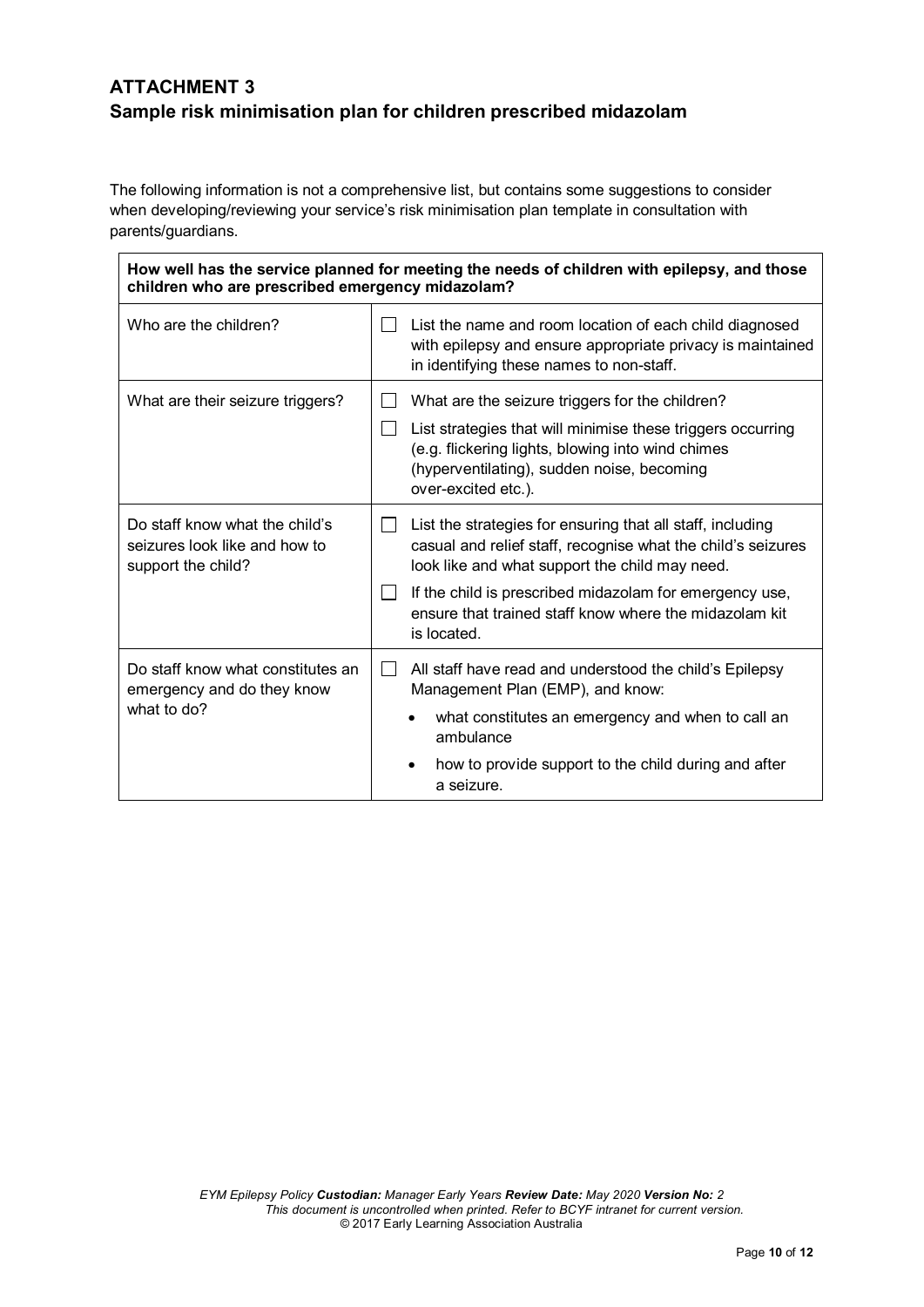| Record the date on which each family of a child with<br>epilepsy (and who is prescribed midazolam) is provided a<br>copy of the service's Epilepsy Policy.                                    |  |
|-----------------------------------------------------------------------------------------------------------------------------------------------------------------------------------------------|--|
| Record the date that parents/guardians provide an<br>unused, in-date and complete midazolam kit.                                                                                              |  |
| Record the date and name of staff who have attended<br>child-specific training in the administration of midazolam.                                                                            |  |
| Test that all trained staff know the location of the<br>midazolam kit and Emergency Medication Management<br>Plan (EMMP) for each child.                                                      |  |
| Ensure that there is a procedure in place to regularly<br>check the expiry date of each midazolam ampoule.                                                                                    |  |
| Ensure the midazolam kit is maintained according to the<br>instructions in this Epilepsy Policy (refer to Definitions:<br>midazolam kit).                                                     |  |
| Display the Epilepsy First Aid poster in staff areas.                                                                                                                                         |  |
| The midazolam kit, including a copy of the EMMP, is<br>carried by an educator/staff member when a child<br>prescribed midazolam is taken outside the service<br>premises e.g. for excursions. |  |
|                                                                                                                                                                                               |  |

**Do trained people know** *when* **and** *how* **to administer midazolam to a child who is prescribed it?**

 $\Box$  Know the contents of each child's EMMP and EMP, and implement the procedures.

 $\Box$  Know:

- who will administer the midazolam and stay with the child
- who will telephone the ambulance and the parents/guardians of the child
- who will ensure the supervision of other children at the service
- who will let the ambulance officers into the service and take them to the child.
- $\Box$  Ensure that all staff have undertaken training by The Epilepsy Foundation.